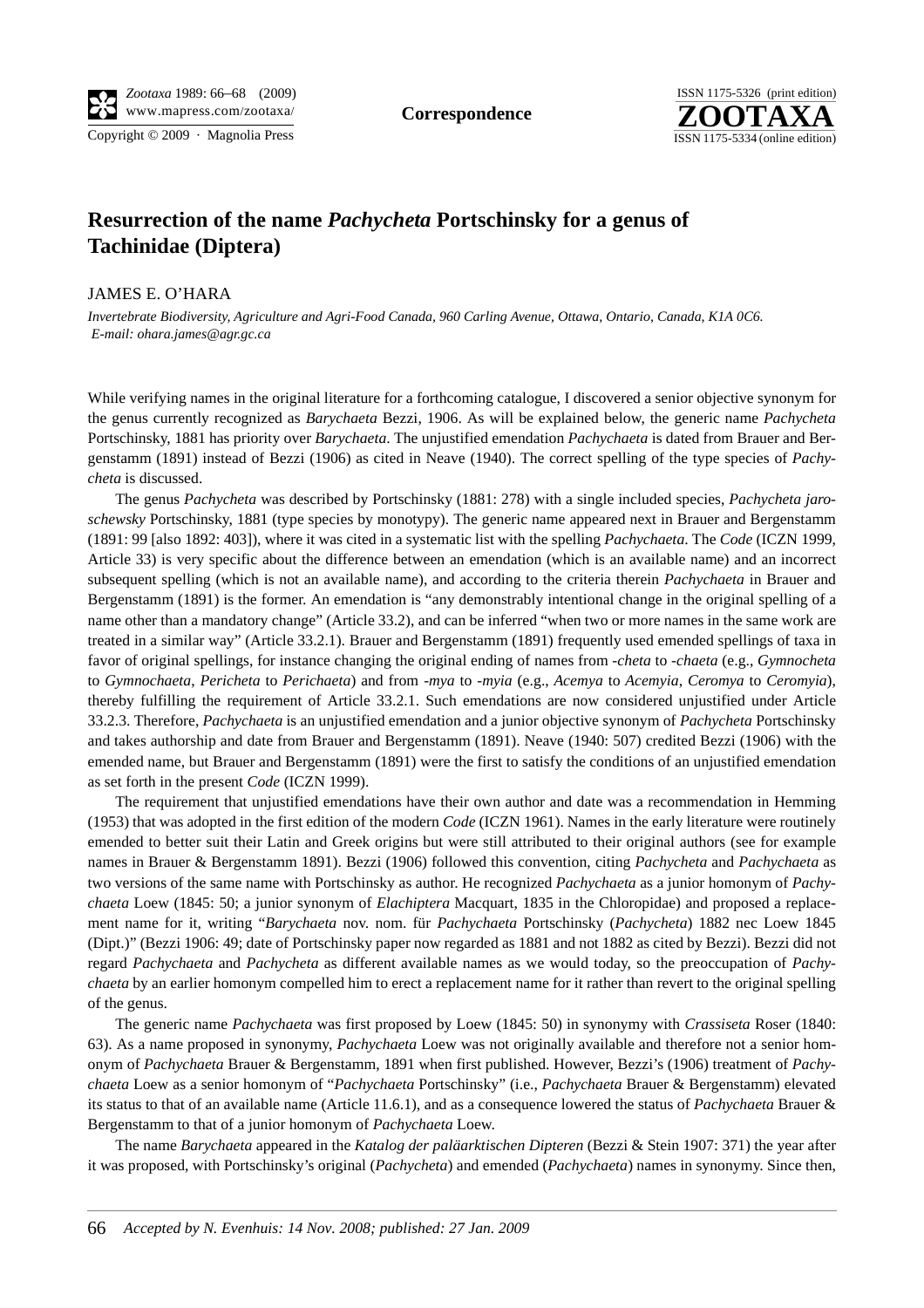*Barychaeta* has been treated as the valid name for this tachinid genus. At least some subsequent authors have been aware that the original spelling proposed by Portschinsky was *Pachycheta* and not *Pachychaeta*, but all have continued to use *Barychaeta* as the valid genus name. Mesnil (1973: 1218), for example, clearly knew the original spelling of the genus name because he wrote "*Barychaeta* Bezzi ... Syn. *Pachycheta* Portsch. (präokk.)". In the more recent catalogues of Herting (1984) and Herting and Dely-Draskovits (1993), only "*Pachychaeta* Portschinsky" is mentioned and it is treated as preoccupied by *Pachychaeta* Loew in the synonymic list under *Barychaeta*. Such usage is not correct because *Pachycheta* Portschinsky, 1881 is not a preoccupied name and has separate status from that of its emended name *Pachychaeta* Brauer & Bergenstamm, 1891.

The *Code* (ICZN 1999, Article 23.9) allows for "reversal of precedence" in situations where the Principle of Priority might not serve the best interests of nomenclatural stability. There are two conditions, and if met then *Barychaeta* would be retained as the valid name for the genus and would become a *nomen protectum* and *Pachycheta* would become a *nomen oblitum*. The first condition is that "the senior synonym or homonym has not been used as a valid name after 1899". The first appearance of *Pachycheta* in the literature after 1899 was in Bezzi (1906) where it was replaced by the name *Barychaeta*. *Barychaeta* has been used for this taxon ever since, so the first condition of Article 23.9 has been met. The second condition requires that "the junior synonym or homonym has been used for a particular taxon, as its presumed valid name, in at least 25 works, published by at least 10 authors in the immediately preceding 50 years and encompassing a span of not less than 10 years". This condition has not been met. *Barychaeta* is recognized in Herting (1984) and Herting and Dely-Draskovits (1993) as a genus with two Palaearctic species, one known only from the Caucasus and the other ranging from Ukraine to the Russian Far East and China. Perhaps because this genus has no known hosts and is absent from most of Europe, it has appeared in fewer than 20 publications during the past 50 years. It has been cited mostly in works on Russian Tachinidae (10 publications by V.A. Richter and others; e.g., Richter 2004) and miscellaneous other works (fewer than 10 publications; e.g., the aforementioned catalogues, Mesnil 1973, Tschorsnig & Richter 1998, and O'Hara 2002). The Principle of Priority takes precedence and *Pachycheta* Portschinsky, 1881 is hereby reinstated as the valid name for this taxon.

Although it is not the purpose of this paper to delve into usages of the name *Pachychaeta* in other dipteran families, it bears mentioning that this name has also been used for the asilid genus *Pachychoeta* Bigot, 1857 (junior synonym of *Lecania* Macquart, 1838).

The genus *Pachycheta* Portschinsky contains two species, listed under *Barychaeta* in Herting and Dely-Draskovits (1993). One of these, the type species, was described as *Pachycheta jaroschewsky* Portschinsky (1881: 278). The specific epithet was soon emended to *jaroschewskyi* and that spelling, with authorship attributed to Portschinsky, now has prevailing usage. Normally an original spelling has precedence over a later change, be it an unjustified emendation or an incorrect subsequent spelling, but this is not the case if prevailing usage is jeopardized and the changed name is attributed to the original author (for an unjustified emendation) or original publication (for an incorrect subsequent spelling). Since "*jaroschewskyi*" has been attributed to Portschinsky (1881) in recent literature, the combination *Pachycheta jaroschewskyi* Portschinsky, 1881 is correct.

In summary, the generic names discussed above can be listed in the following synonymic order:

*Pachycheta* Portschinsky, 1881: 278. Type species: *Pachycheta jaroschewskyi* Portschinsky, 1881, by monotypy. *Pachychaeta* Brauer & Bergenstamm, 1891: 99 (also 1892: 403), unjustified emendation of *Pachycheta* Portschin sky, 1881 (junior homonym of *Pachychaeta* Loew, 1845).

*Barychaeta* Bezzi, 1906: 49, unnecessary *nomen novum* for *Pachycheta* (as *Pachychaeta*) Portschinsky, 1881.

## **Acknowledgments**

My thanks to N.L. Evenhuis (Bishop Museum, Honolulu, Hawaii, USA) for his careful review and editing of the manuscript, to D.M. Wood (Agriculture and Agri-Food Canada, Ottawa, Canada) for kindly reviewing an early draft of the manuscript, to T. Pape for his helpful comments on the submitted manuscript, and to F.C. Thompson for his comments on this nomenclatural matter in correspondence.

## **References**

Bezzi, M. (1906) Noch einige neue Namen für Dipterengattungen. *Zeitschrift für Systematische Hymenopterologie und Dipterologie*, 6, 49–55.